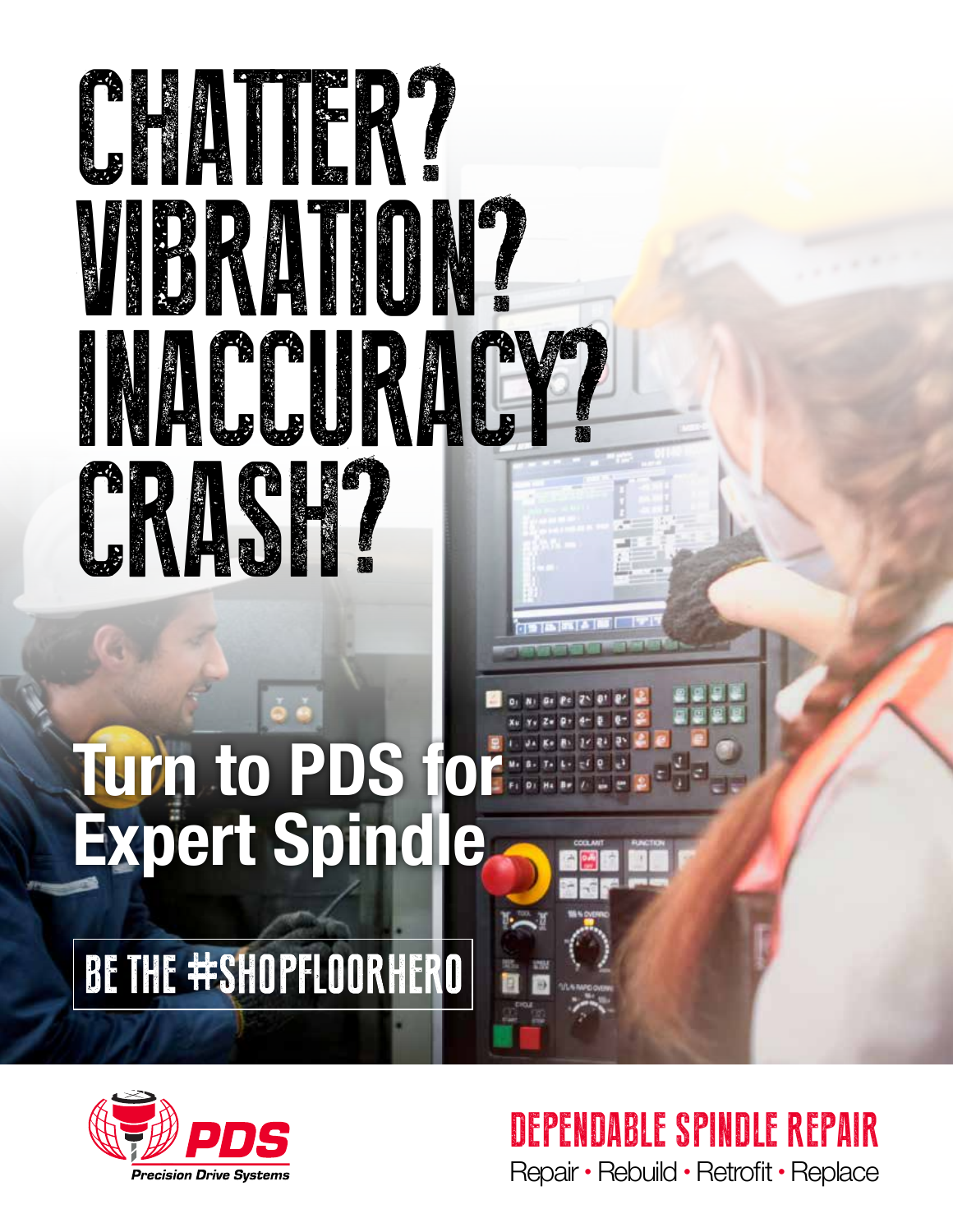## EXTEND YOUR PRODUCTION TEAM WITH VALUABLE RESOURCES

Managing a facility is tough - Deadlines loom, equipment must perform, production must flow freely, and all accomplished within a fixed budget. You don't need hassles, but sometimes constant problem-solving can take its toll.

We at PDS are here to help you meet and exceed your goals with hassle-free answers to production challenges. With factory-trained technicians and engineers on staff, a responsive customer support team, and 40,000 spindles repaired since 1996, we can help drive uptime.

Be the Shop Floor Hero by ensuring optimal production and throughput with our dependable team.

#### **Overview of single-source solutions.**

#### **Spindle Repair Services and Troubleshooting**

Replacing the faulty elements causing a problem

#### **Spindle Rebuild Services**

Remanufacturing your spindle to run and perform like new

#### **Spindle Retrofit Services**

Upgrading components and technologies to maximize reliability, power, torque, and speed

#### **Spindle Replacements**

Providing new spindle of matching specifications or one with more capabilities

### **The PDS difference.**

- Expert vibration analysis on-site or in-house
- Agility to respond quickly with quicker turn-around time than competitors
- **C** Trustworthy with industry-leading 12 and 24 month global warranties
- Efficient with \$2M of inventory for immediate delivery
- **C** Integrated In-house precision manufacturing provides the highest quality products and lower costs points—saving money and time

#### **Signs that a spindle is failing.**

- C Vibration felt within the machine
- Chatter marks showing up on their parts/poor finish
- **C** Inability to properly dress the grinding wheel
- **C** Producing out of tolerance profile size, taper, roundness of the part

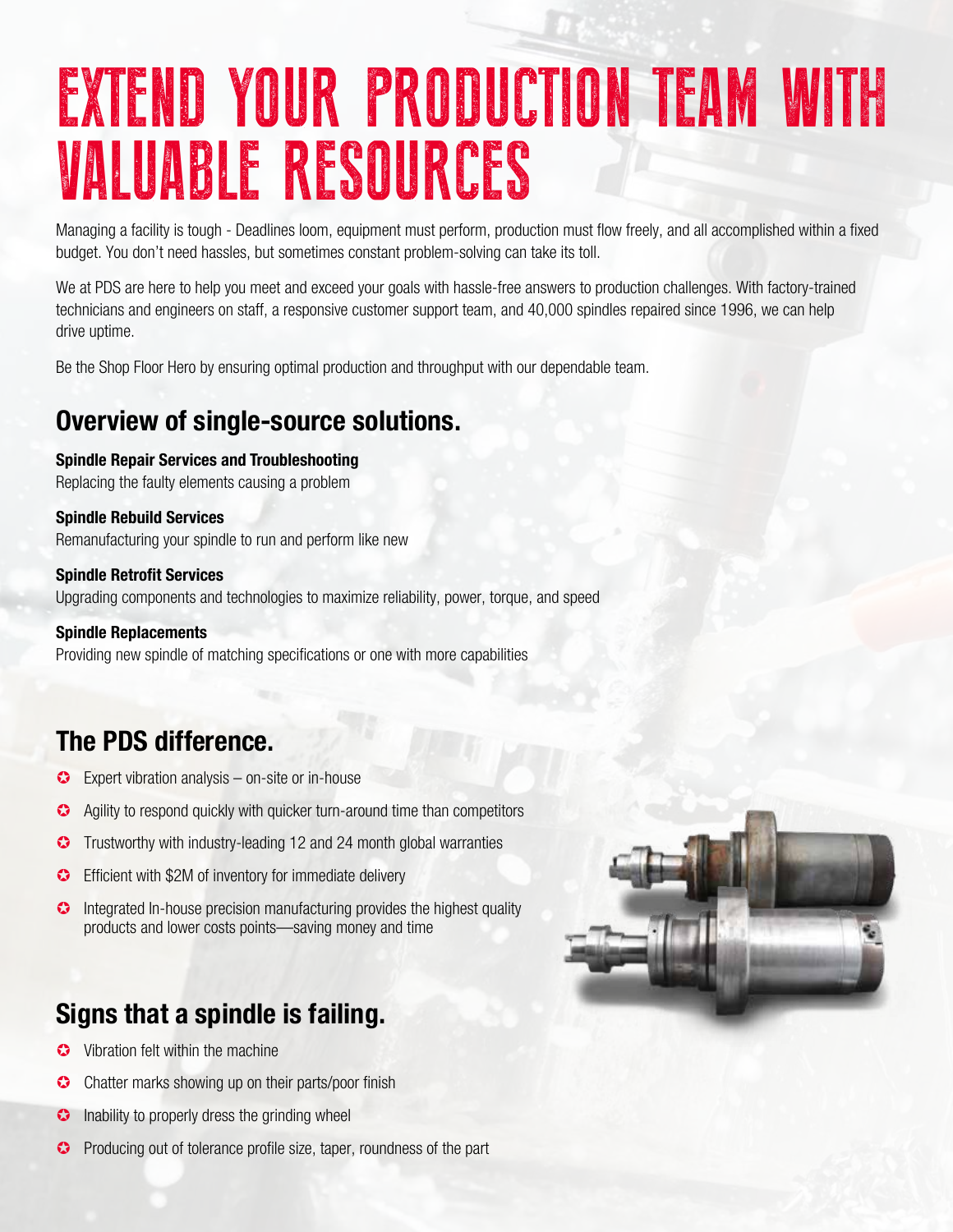## INSPECTION, EVALUATION, TESTING, AND REPAIR

## **Precision Drive Systems (PDS) delivers comprehensive repair and rebuild service solutions for any manufacturer's spindles, at typically half the cost of a new spindle replacement.**

- G Full spindle repair services: including Root Cause Failure Analysis, vibration analysis, spindle and bearing repair, spindle taper grinding, balancing, industry-leading engineering recommendations.
- In-house precision machine shop with the capabilities to hold tolerances to 1 micron. PDS can reverse-engineer critical components such as spindle shafts to OEM specs or better to minimize repair time.
- **◆** Vast inventory of remanufactured components
- **C** Proven, cost-effective upgrade and retrofit solutions to keep your operations moving

## **PDS provides US-based repair, service, engineering, and support where and when you need it.**

#### **Repair Capabilities for All Spindle Types and Brands**

- **C** Motorized
- Gear-driven
- **Belt-driven**
- **O** Direct drive/in-line
- **a** Automatic tool change
- **G** Manual tool change
- Custom tool connections
- **C** Multi-spindle boring and drilling units

**Multiple brands for repair may be included on a single purchase order simplifying payment and warranty terms.**

## **Over 40,000 spindles precision repaired.**

#### **We provide expert diagnostic evaluation and spindle rebuilds for the following applications:**

- **3** Milling **C** Boring
- **3** Turning Reaming
- **Grinding O** Drilling
- **3** Routing **3** Tapping
- **3** Sawing **3** Honing

### **Expertise serving these industries:**

- **Metalworking**
- **C** Plastics and Composites
- **C** Robotics
- Stone and Marble
- Woodworking/OSB/MDF **C** Glass

**As a vertically-integrated provider, costs and turnaround time are minimized. In addition, repair orders and fulfillment are streamlined.**